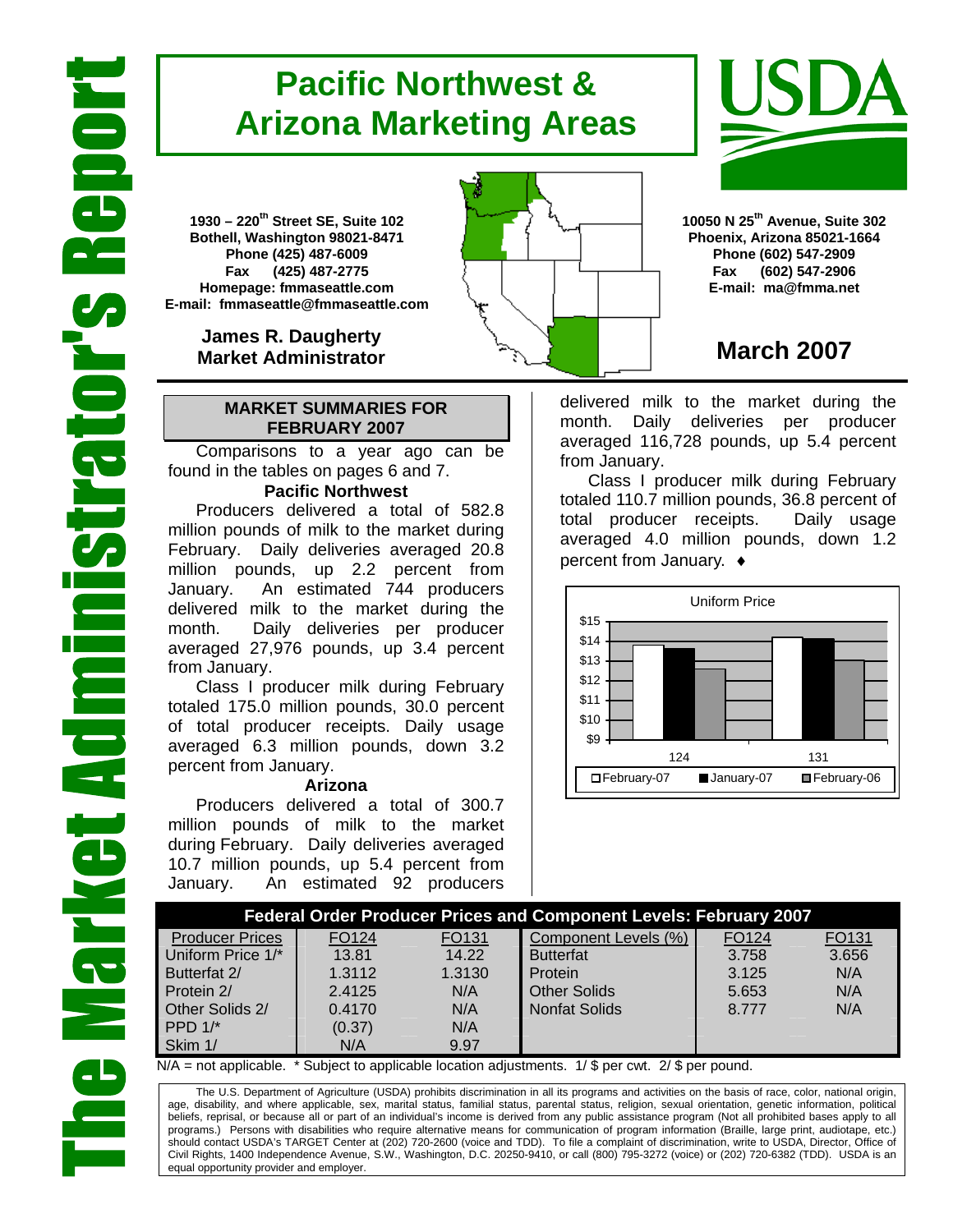#### **FEBRUARY 2007 CLASS PRICES**

February 2007 non-advanced Class Prices were calculated using NASS commodity price surveys from February 3, 10, 17, and 24, 2007. Component prices for the month are \$2.4125 per pound of protein, \$1.3112 per pound of butterfat, \$0.4170 per pound of other solids, and \$0.9356 per pound of nonfat solids.

February 2007 Class III and IV prices at 3.5% butterfat are \$14.18 and \$12.71 per hundredweight, respectively. The February Class III price compared to January is up \$0.62. The Class III price is \$1.98 higher than in February 2006. The Class III price at 3.67% butterfat is \$4.49 above the support price of \$9.90 at 3.67% butterfat.

Class II butterfat was announced at \$1.3182 per pound. Class I skim and butterfat and Class II skim prices for February 2007 were announced on January 19, 2007. The Class II price at 3.5% butterfat is \$13.08 for February 2007.

|                 |          | <b>FINAL: NASS COMMODITY PRICES</b> |          |
|-----------------|----------|-------------------------------------|----------|
|                 | January  | February                            | Change   |
| Cheese*         | \$1.3366 | \$1.3454                            | \$0.0088 |
| <b>Butter</b>   | \$1.1991 | \$1.2129                            | \$0.0138 |
| Nonfat Dry Milk | \$1.0677 | \$1.1021                            | \$0.0344 |
| Whey            | \$0.4680 | \$0.6005                            | \$0.1325 |

\* The weighted average of barrels plus 3 cents and blocks.

Current Commodity Prices - - The NASS survey of cheddar cheese prices showed a net increase in price received for 40-pound blocks and 500-pound barrels. The survey of 40-pound blocks showed a net increase of 2.2 cents between the February 17 and the March 17 surveys, to \$1.3460 per pound. The survey of 500-pound barrels (adjusted to 38% moisture) showed a net increase of 1.19 cents to \$1.3710 per pound.

The NASS butter price showed a net increase of 8.85 cents between the weeks ending February 17 and March 17 from \$1.2105 per pound to \$1.2990 per pound.

The NASS nonfat dry milk showed an increase of 6.72 cents since mid-February to \$1.1692 per pound. The average price for NASS whey showed a net increase of 9.31 cents since mid-February to \$0.7072 per pound. ♦

#### **APRIL'S CLASS I PRICE ANNOUNCEMENT**

On March 23, the April 2007 Class I price was announced at \$16.90 for the Pacific Northwest Order and \$17.35 for the Arizona Order. The Class I price was calculated using NASS commodity price surveys from the weeks of March 10 and 17.

The April Class III and IV advance skim prices are \$10.50 and \$8.99 per hundredweight, respectively. The butterfat portion of the Class I mover increased 7.61 cents from \$1.3135 to \$1.3896 per pound.

The April 2007 Class II skim and nonfat solids prices were also announced on March 23. The skim price is \$9.69 per hundredweight, and the nonfat solids price is \$1.0767 per pound for all Federal orders. ♦

| <b>ADVANCED: NASS COMMODITY PRICES FOR</b> | <b>CLASS I PRICE CALCULATIONS</b> |              |          |
|--------------------------------------------|-----------------------------------|--------------|----------|
|                                            | March                             | <b>April</b> | Change   |
| Cheese*                                    | \$1.3529                          | \$1.3656     | \$0.0127 |
| <b>Butter</b>                              | \$1.2148                          | \$1.2782     | \$0.0634 |
| Nonfat Dry Milk                            | \$1.0960                          | \$1.1655     | \$0.0695 |
| Whey                                       | \$0.5986                          | \$0.7021     | \$0.1035 |

\* The weighted average of barrels plus 3 cents and blocks.

#### **USDA ANNOUNCES CLASS III AND IV PRICE FORMULAS HEARING TO RECONVENE APRIL 9, 2007 IN INDIANAPOLIS, INDIANA**

On March 21, 2007, USDA announced that the hearing to consider proposals to amend the Class III and Class IV product price formulas applicable to all Federal milk marketing orders will reconvene in session at 1 p.m., April 9, 2007, at the Radisson Hotel City Centre Indianapolis, 31 West Ohio Street, Indianapolis, Indiana 46204, telephone: (317) 635-2000. At the reconvened hearing, additional testimony will be received on proposed amendments 1 through 20, listed in the hearing notice (72 FR 6179) and the supplemental hearing notice (72 FR 7753) to the tentative marketing agreements and to the orders regulating the handling of milk in the Northeast and other marketing areas.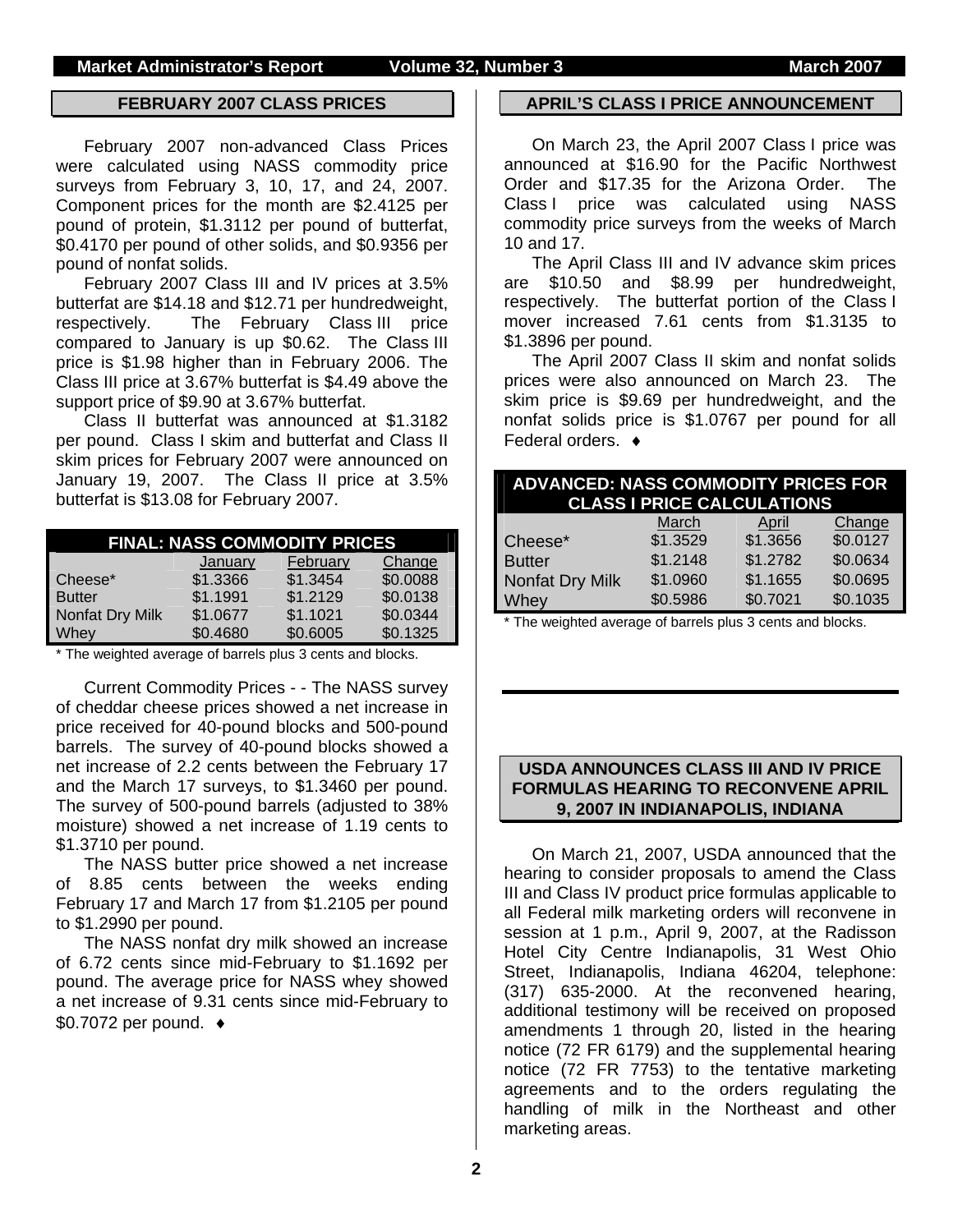#### **Market Administrator's Report 6 Volume 32, Number 3 March 2007 March 2007**

For further information contact: Jack Rower, Marketing Specialist, Order Formulation and Enforcement Branch, USDA/AMS/Dairy Programs, STOP 0231-Room 2971, 1400 Independence Avenue, Washington, DC 20250-0231, (202) 720- 2357, e-mail address jack.rower@usda.gov. The announcement can be found at: http://www.ams.usda.gov/dairy/class\_III\_IV\_pr\_for mulas/FR\_Doc\_E7-5109.htm.

NOTE: Transcripts, exhibits, and additional appendices to economic analyses are now posted for the session held in Strongsville, OH, on February 26-March 1, 2007. ♦

#### **2006 MILK PRODUCTION**

Milk production for 2006 was up 2.8 percent for the U.S. and up 3.1 percent for the top 23 states compared with 2005. U.S. milk production for 2006 equaled 181.8 billion pounds, 4.9 billion pounds more than the previous year. Contributing to the increase in milk production for the 23 major dairy states were net increases in cow numbers and productivity per cow. Average cow numbers in the 23 major dairy states increased from 8,141,000 in 2005 to 8,246,000 milk cows, a 1.3 percent increase between 2005 and 2006. Average productivity per cow in the 23 major dairy states

increased from 19,851 pounds to 20,210 pounds per cow, an increase of 1.8 percent between 2005 and 2006. The table below shows data for 2006 for selected states with comparisons to 2005. The graph below shows milk production for the United States on a monthly basis for 2003 through 2005. ♦

|                   | <b>Milk Production</b><br>2005-06 |                      |          |
|-------------------|-----------------------------------|----------------------|----------|
|                   | 2005                              | 2006                 | % Change |
|                   |                                   | - - million pounds - |          |
| Arizona           | 3,742                             | 3,954                | 5.67%    |
| California        | 37,564                            | 38,830               | 3.37%    |
| Colorado          | 2,348                             | 2,547                | 8.48%    |
| Idaho             | 10,161                            | 10,895               | 7.22%    |
| Michigan          | 6,750                             | 7,100                | 5.19%    |
| Minnesota         | 8,195                             | 8,364                | 2.06%    |
| Montana 1/        | 372                               | 354                  | $-4.84%$ |
| Nevada 1/         | 542                               | 558                  | 2.95%    |
| <b>New Mexico</b> | 6,951                             | 7,638                | 9.88%    |
| New York          | 12.078                            | 12,045               | $-0.27%$ |
| Oregon            | 2,284                             | 2,242                | $-1.84%$ |
| Pennsylvania      | 10,503                            | 10,742               | 2.28%    |
| Texas             | 6,442                             | 7,145                | 10.91%   |
| Washington        | 5,608                             | 5,464                | $-2.57%$ |
| Wisconsin         | 22,866                            | 23,398               | 2.33%    |
| 23 States         | 161,600                           | 166.645              | 3.12%    |
| U.S.              | 176,929                           | 181,798              | 2.75%    |

Source: National Agricultural Statistics Service.

1/ Montana and Nevada are not part of the 23-States total.

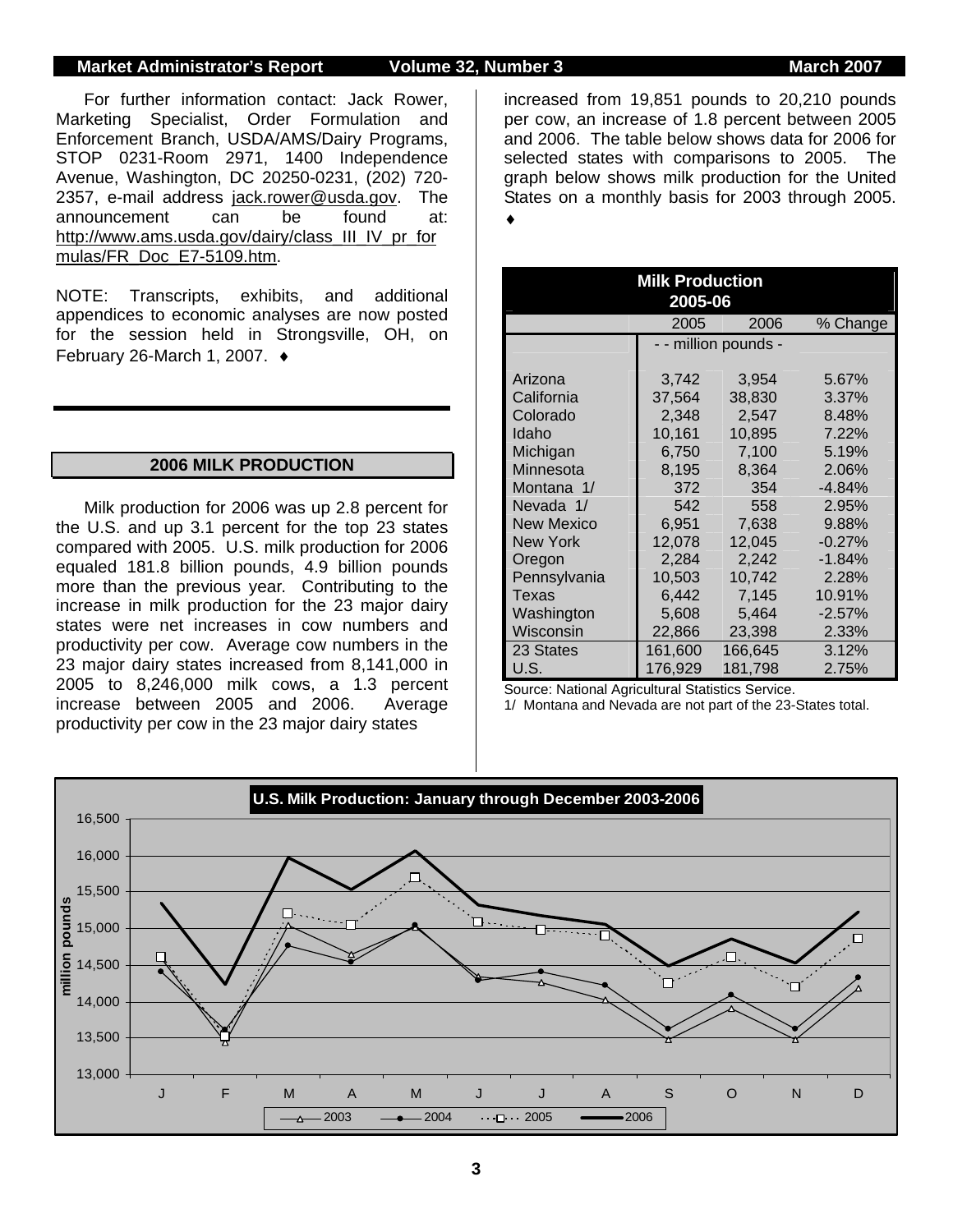|                                                                                                                                                                                                                                                                                                                                                         | ANNUA                       | <u>(၇</u>                      | ELEC                 | $\blacksquare$<br>T E   | <b>STATISTIC</b>  | S                    |                   |                   | <b>Market Administrator's Report</b> |
|---------------------------------------------------------------------------------------------------------------------------------------------------------------------------------------------------------------------------------------------------------------------------------------------------------------------------------------------------------|-----------------------------|--------------------------------|----------------------|-------------------------|-------------------|----------------------|-------------------|-------------------|--------------------------------------|
|                                                                                                                                                                                                                                                                                                                                                         |                             | PACIFIC NORTHWEST              |                      |                         |                   | ARIZONA <sub>2</sub> |                   |                   |                                      |
| Minimum Class Prices (3.5% B.F.)                                                                                                                                                                                                                                                                                                                        | 2006                        | 2005                           | 2004                 | 2003                    | 2006              | 2005                 | 2004              | 2003              |                                      |
| Class I Milk (\$/cwt.)                                                                                                                                                                                                                                                                                                                                  | \$13.78                     | 6.30<br>৯                      | \$16.88              | \$13.29                 | \$14.23           | \$16.75              | \$17.33           | \$13.74           |                                      |
| Class II Milk (\$/cwt.)                                                                                                                                                                                                                                                                                                                                 | 11.76                       | 3.48                           | 13.86                | 10.76                   | 11.76             | 13.48                | 13.86             | 10.76             |                                      |
| Class III Milk (\$/cwt.)                                                                                                                                                                                                                                                                                                                                | 11.89                       | 4.05<br>$\overline{ }$         | 15.39                | 11.42                   | 11.89             | 14.05                | 15.39             | 11.42             |                                      |
| Class IV Milk (\$/cwt.)                                                                                                                                                                                                                                                                                                                                 | 11.06                       | 2.88<br>$\overline{ }$         | 13.20                | 10.00                   | 11.06             | 12.88                | 13.20             | 10.00             |                                      |
| <b>Producer Prices</b>                                                                                                                                                                                                                                                                                                                                  |                             |                                |                      |                         |                   |                      |                   |                   |                                      |
| Producer Price Differential (\$/cwt.)                                                                                                                                                                                                                                                                                                                   | \$0.19                      | ပ<br>$\frac{1}{2}$             | \$(0.58)             | \$(0.10)                | +                 | +                    | +                 | +                 |                                      |
| Butterfat (\$/pound)                                                                                                                                                                                                                                                                                                                                    | 1.3252                      | 1.7105                         | 2.0507               | 1.2099                  | $\ddot{}$         | $\ddot{}$            | $\ddot{}$         | $\ddot{}$         |                                      |
| Protein (\$/pound)                                                                                                                                                                                                                                                                                                                                      | 2.0912                      | 2.4602                         | 2.6035               | 2.3770                  | $\ddot{}$         | $\ddot{}$            | $\ddot{}$         | $\ddot{}$         |                                      |
| Other Solids (\$/pound)                                                                                                                                                                                                                                                                                                                                 | 0.1746                      | <b>228</b><br>$\overline{c}$   | 0.0751               | 0.0129                  | $\ddot{}$         | $\ddot{}$            | $\ddot{}$         | $\ddot{}$         |                                      |
| Uniform Skim Price (\$/cwt.)                                                                                                                                                                                                                                                                                                                            | $\ddot{}$                   | $\ddot{}$                      | $\ddot{}$            | $\ddot{}$               | 8.22              | 8.94                 | 8.69              | 7.92              |                                      |
| Uniform Butterfat Price (\$/pound)                                                                                                                                                                                                                                                                                                                      | $\ddot{}$                   | $\ddot{}$                      | $\ddot{\phantom{1}}$ | $\ddot{}$               | 1.3326            | 1.7253               | 2.0390            | 1.2124            |                                      |
| Statistical Uniform Price (\$/cwt.)                                                                                                                                                                                                                                                                                                                     | \$12.07                     | 4.20<br>क्रं                   | \$14.82              | \$11.32                 | \$12.60           | \$14.66              | \$15.52           | \$11.89           |                                      |
| Producer Data                                                                                                                                                                                                                                                                                                                                           |                             |                                |                      |                         |                   |                      |                   |                   |                                      |
| Number of Producers                                                                                                                                                                                                                                                                                                                                     | 779                         | $\frac{8}{7}$                  | 829                  | 829                     | 92                | 2s                   | 56                | 106               |                                      |
| Avg. Daily Production (lbs.)                                                                                                                                                                                                                                                                                                                            | 26,625                      | 23,618                         | 21,490               | 20,941                  | 100,758           | 92,466               | 83,733            | 79,371            |                                      |
| Number of Handlers                                                                                                                                                                                                                                                                                                                                      |                             |                                |                      |                         |                   |                      |                   |                   |                                      |
| Pool Handlers                                                                                                                                                                                                                                                                                                                                           | $^{28}$                     | 27                             | 28                   | 29                      | ဖ                 | Ю                    | Ю                 | ဖ                 |                                      |
| Producer-Handlers                                                                                                                                                                                                                                                                                                                                       | Ņ                           | თ                              | Ņ                    | တ                       | $\mathbf{\Omega}$ | S                    | $\mathbf{\Omega}$ | $\mathbf{\Omega}$ |                                      |
| Other Plants w/ Class I Use                                                                                                                                                                                                                                                                                                                             | $\overline{2}$              | 22                             | 22                   | $\frac{0}{2}$           | 25                | 29                   | 32                | 33                | Volume 32, Number 3                  |
| <b>Producer Milk Ratios</b>                                                                                                                                                                                                                                                                                                                             |                             |                                |                      |                         |                   |                      |                   |                   |                                      |
| Class I                                                                                                                                                                                                                                                                                                                                                 | 29.52%                      | .21%<br>80.                    | 33.04%               | 33.21%                  | 37.50%            | 33.46%               | 33.34%            | 31.88%            |                                      |
| Class II                                                                                                                                                                                                                                                                                                                                                | 6.43%                       | .61%<br>$\circ$                | 7.11%                | 7.08%                   | 8.62%             | 10.64%               | 8.40%             | 6.95%             |                                      |
| Class III                                                                                                                                                                                                                                                                                                                                               | 27.45%                      | 25.18%                         | 25.23%               | 24.32%                  | 34.61%            | 38.49%               | 37.23%            | 37.06%            |                                      |
| Class IV                                                                                                                                                                                                                                                                                                                                                | 36.60%                      | 38.00%                         | 34.62%               | 35.39%                  | 19.27%            | 17.41%               | 21.03%            | 24.10%            |                                      |
|                                                                                                                                                                                                                                                                                                                                                         |                             |                                |                      |                         |                   |                      |                   |                   |                                      |
| * Preliminary.<br>+ Not Applicable.                                                                                                                                                                                                                                                                                                                     |                             |                                |                      |                         |                   |                      |                   |                   |                                      |
|                                                                                                                                                                                                                                                                                                                                                         |                             | <b>UNUAL</b><br>$\overline{z}$ |                      | SUPPLEMENTAL STATISTICS |                   |                      |                   |                   |                                      |
|                                                                                                                                                                                                                                                                                                                                                         |                             |                                |                      |                         |                   |                      |                   |                   |                                      |
| Producer-Handler Data<br>Production                                                                                                                                                                                                                                                                                                                     | 305,745,068<br>2006         | 2005<br>407,230,677            | 262,202,083<br>2004  | 2003<br>277,935,266     | 2006<br>$\propto$ | 2005<br>œ            | 2004<br>œ         | 2003<br>œ         |                                      |
| Class I Use                                                                                                                                                                                                                                                                                                                                             | 248, 192, 458               | 324,307,445                    | 212,755,468          | 213,659,655             | $\propto$         | $\simeq$             | $\propto$         | $\propto$         |                                      |
| .<br>% Class I Use                                                                                                                                                                                                                                                                                                                                      | 81.18%                      | 64%<br>P.                      | 81.14%               | 76.87%                  | $\propto$         | œ                    | $\alpha$          | $\propto$         |                                      |
| Class I Route Disposition In Area                                                                                                                                                                                                                                                                                                                       |                             |                                |                      |                         |                   |                      |                   |                   |                                      |
| By Pool Plants                                                                                                                                                                                                                                                                                                                                          | 2,000,742,674               | 1,885,388,485                  | 1,920,705,849        | 1,919,335,126           | 1,131,880,059     | 931, 316, 187        | 917,218,886       | 922, 188, 883     |                                      |
| By Producer-Handlers                                                                                                                                                                                                                                                                                                                                    | 126,067,955                 | 230,213,129                    | 193,572,401          | 211,071,145             | ≓                 | ≓                    |                   | ≓                 |                                      |
| By Other Plants                                                                                                                                                                                                                                                                                                                                         | 50,007,298<br>2,176,817,927 | 34,069,132                     | 44,063,301           | 29,062,844              | 134,311,783       | 336,429,994          | 373,514,111       | 380,646,358       |                                      |
| Total                                                                                                                                                                                                                                                                                                                                                   |                             | 2,149,670,746                  | 2,158,341,551        | 2,159,469,115           | 1,266,191,842     | 1,267,746,181        | 1,290,732,997     | 1,302,835,241     | <b>March 2007</b>                    |
|                                                                                                                                                                                                                                                                                                                                                         |                             |                                |                      |                         |                   |                      |                   |                   |                                      |
| Federal Order 131 changed from the "Arizona-Las Vegas Order" to the "Arizona Order" and Clark County, Nevada, was removed from the marketing area effective May 1, 2006.<br>* Preliminary. R = Restricted. Not included. 1/ Restricted. Included with other plants. 2/ Due to the implementation of the Milk Regulatory Equity Act of 2005, the name of |                             |                                |                      |                         |                   |                      |                   |                   |                                      |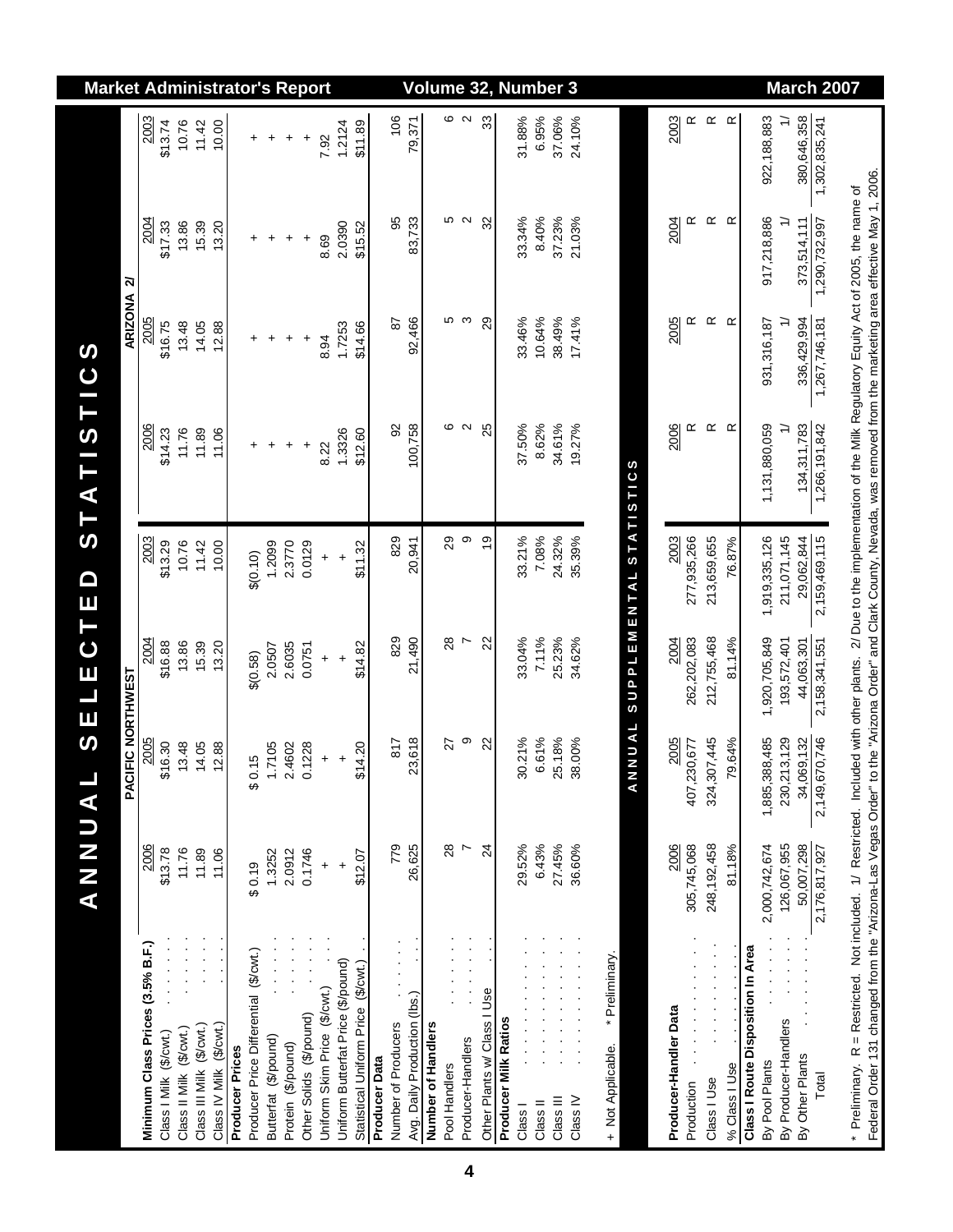#### **INCOME AND EXPENSE STATEMENT For Year Ending December 31, 2006**

|                                       | Administrative | <b>Marketing Service</b><br><b>Fund</b> |                           |         |  |  |
|---------------------------------------|----------------|-----------------------------------------|---------------------------|---------|--|--|
| Income                                |                |                                         |                           |         |  |  |
| Assessments or Deductions             | Ъ              | 3,301,798                               | \$                        | 192,334 |  |  |
| Late Payment Charges Assessed         |                | 110,529                                 | \$                        |         |  |  |
| <b>Interest Earned</b>                |                | 52,890                                  |                           |         |  |  |
| Miscellaneous Income                  |                | 539                                     | \$                        |         |  |  |
| Total Income *                        | \$             | 3,465,757                               | $\boldsymbol{\mathsf{S}}$ | 192,334 |  |  |
| <b>Expenses</b>                       |                |                                         |                           |         |  |  |
| Salaries and Services                 | S              | 2,109,216                               |                           | 45,519  |  |  |
| Travel                                |                | 156,301                                 |                           | 13,233  |  |  |
| Communications                        |                | 40,541                                  |                           | 828     |  |  |
| <b>Employer Payroll Contributions</b> |                | 552,402                                 |                           | 11,201  |  |  |
| Insurance                             |                | 6,504                                   |                           | 133     |  |  |
| Rent-Buildings and Equipment          |                | 289,401                                 |                           | 5,906   |  |  |
| Repairs and Maintenance               |                | 10,996                                  |                           | 4,432   |  |  |
| Supplies                              |                | 55,452                                  |                           | 36,816  |  |  |
| Testing and Weighing                  |                | 63,386                                  |                           | 45,892  |  |  |
| <b>Utilities</b>                      |                | 13,375                                  |                           | 273     |  |  |
| Depreciation of Fixed Assets          |                | 67,405                                  |                           | 10,382  |  |  |
| <b>Conferences and Meetings</b>       |                | 7,747                                   |                           | 159     |  |  |
| Training                              |                | 31,859                                  |                           | 650     |  |  |
| Miscellaneous                         | \$             | 3,616                                   | \$                        | 74      |  |  |
| <b>Total Expenses *</b>               | \$             | 3,408,202                               | \$                        | 175,498 |  |  |
| <b>NET INCOME *</b>                   | \$             | 57,555                                  | \$                        | 16,836  |  |  |

### **BALANCE SHEET**

**As of December 31, 2006**

| <b>ASSETS</b>                                    | <b>Administrative</b><br><b>Fund</b> | <b>Marketing Service</b><br><b>Fund</b> |           |  |  |  |  |
|--------------------------------------------------|--------------------------------------|-----------------------------------------|-----------|--|--|--|--|
| <b>Current Assets</b>                            |                                      |                                         |           |  |  |  |  |
| Cash                                             | \$<br>1,830,207                      | \$                                      | (9,373)   |  |  |  |  |
| Investments                                      | \$<br>1,000,000                      | \$                                      |           |  |  |  |  |
| Accounts Receivable:                             |                                      |                                         |           |  |  |  |  |
| Handlers                                         | 580,667                              | \$                                      | 16,226    |  |  |  |  |
| Other                                            | \$<br>12,862                         | \$                                      | 24        |  |  |  |  |
| <b>Accrued Interest Receivable</b>               | \$<br>7,338                          | \$                                      |           |  |  |  |  |
| <b>Other Assets</b>                              |                                      |                                         |           |  |  |  |  |
| <b>Prepaid Expenses</b>                          | \$<br>3,434                          | \$                                      | 493       |  |  |  |  |
| Deposits                                         | \$<br>7,610                          | \$                                      |           |  |  |  |  |
| <b>Fixed Assets</b>                              |                                      |                                         |           |  |  |  |  |
| Furniture and Equipment                          | 840.855                              | \$                                      | 17,160    |  |  |  |  |
| <b>Accumulated Depreciation</b>                  | (689,040)                            | \$                                      | (14,062)  |  |  |  |  |
| Laboratory Equipment                             | 163,974                              |                                         | 129,084   |  |  |  |  |
| <b>Accumulated Depreciation</b>                  | (40, 994)                            |                                         | (95, 682) |  |  |  |  |
| Leasehold Improvements                           | 195,104                              |                                         | 3,982     |  |  |  |  |
| <b>Accumulated Depreciation</b>                  | \$<br>(194, 362)                     | \$                                      | (3,967)   |  |  |  |  |
| <b>TOTAL ASSETS *</b>                            | \$<br>3,717,657                      | \$                                      | 43,886    |  |  |  |  |
| <b>LIABILITIES AND OPERATING BALANCE</b>         |                                      |                                         |           |  |  |  |  |
| <b>Current Liabilities</b>                       |                                      |                                         |           |  |  |  |  |
| Accounts Payable:                                |                                      |                                         |           |  |  |  |  |
| <b>Trade Creditors</b>                           | \$<br>6,329                          | \$                                      | 5,603     |  |  |  |  |
| Accrued Employee Salaries Payable                | 52,350                               | \$                                      |           |  |  |  |  |
| Accrued Employee Annual Leave                    | 152,749                              |                                         | 2,868     |  |  |  |  |
| Payroll Contributions and Withholdings           | 13,684                               |                                         |           |  |  |  |  |
| <b>Operating Balance</b>                         | \$<br>3,492,546                      | \$                                      | 35,415    |  |  |  |  |
| <b>TOTAL LIABILITIES AND OPERATING BALANCE *</b> | \$<br>3,717,657                      | $\sqrt[6]{\frac{1}{2}}$                 | 43,886    |  |  |  |  |

\* May not add due to rounding.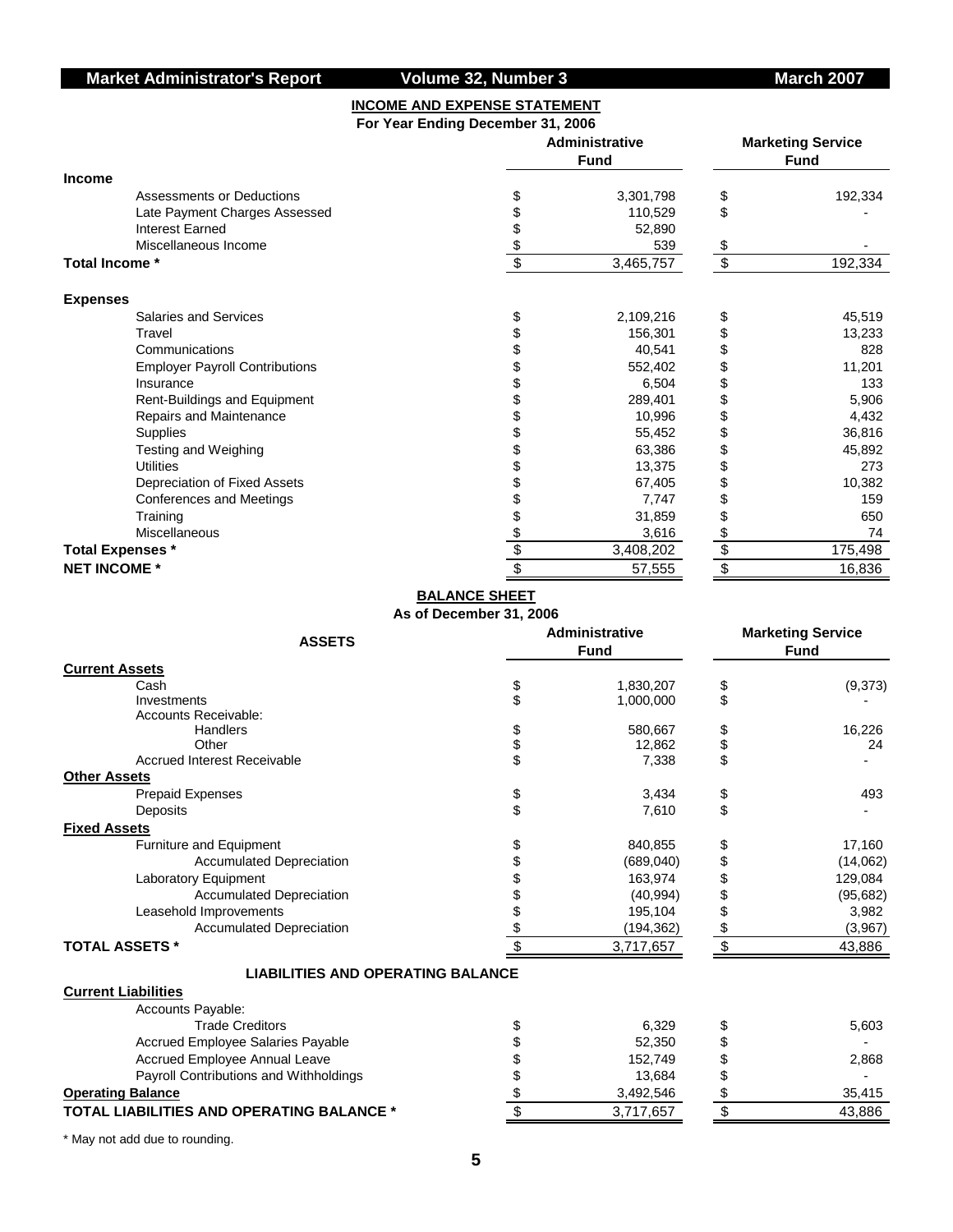|                                                                                                                                                                                                                                                                                                                                                         | M O N T H              | (J                     | ELECT                  | $\blacksquare$<br>$\mathbf{u}$       | STATISTICS          |                      |                     |                     | <b>Market Administrator's Report</b> |
|---------------------------------------------------------------------------------------------------------------------------------------------------------------------------------------------------------------------------------------------------------------------------------------------------------------------------------------------------------|------------------------|------------------------|------------------------|--------------------------------------|---------------------|----------------------|---------------------|---------------------|--------------------------------------|
|                                                                                                                                                                                                                                                                                                                                                         |                        | PACIFIC NORTHWEST      |                        |                                      |                     | ARIZONA <sub>2</sub> |                     |                     |                                      |
| Minimum Class Prices (3.5% B.F.)                                                                                                                                                                                                                                                                                                                        | \$15.29<br>Feb 2007    | \$15.49<br>Jan 2007    | \$15.28<br>Feb 2006    | \$15.28<br>Jan 2006                  | \$15.74<br>Feb 2007 | \$15.94<br>Jan 2007  | \$15.73<br>Feb 2006 | \$15.73<br>Jan 2006 |                                      |
| Class II Milk (\$/cwt.)<br>Class I Milk (\$/cwt.)                                                                                                                                                                                                                                                                                                       | 13.08                  | 12.85                  | 12.62                  | 13.25                                | 13.08               | 12.85                | 12.62               | 13.25               |                                      |
| Class III Milk (\$/cwt.)                                                                                                                                                                                                                                                                                                                                | 14.18                  | 13.56                  | 12.20                  | 13.39                                | 14.18               | 13.56                | 12.20               | 13.39               |                                      |
| Class IV Milk (\$/cwt.)                                                                                                                                                                                                                                                                                                                                 | 12.71                  | <b>2.53</b>            | 11.10                  | 12.20                                | 12.71               | 12.53                | 11.10               | 12.20               |                                      |
| <b>Producer Prices</b>                                                                                                                                                                                                                                                                                                                                  |                        |                        |                        |                                      |                     |                      |                     |                     |                                      |
| Producer Price Differential (\$/cwt.)                                                                                                                                                                                                                                                                                                                   | \$(0.37)               | \$0.07                 | 0.40                   | \$0.05                               | +                   | +                    | +                   | +                   |                                      |
| Butterfat (\$/pound)                                                                                                                                                                                                                                                                                                                                    | 1.3112                 | 1.3009                 | 1.3469                 | 1.4684                               | $\ddot{}$           | $\ddot{}$            | $\ddot{}$           | $\ddot{}$           |                                      |
| Protein (\$/pound)                                                                                                                                                                                                                                                                                                                                      | 2.4125                 | 2.4053                 | 2.1220                 | 2.3994                               | $\ddot{}$           | $\ddot{}$            | $\ddot{}$           | $\ddot{}$           |                                      |
| Other Solids (\$/pound)                                                                                                                                                                                                                                                                                                                                 | 0.4170                 | 0.3183                 | 0.1999                 | 0.1881                               | $\ddot{}$           | ÷                    | +                   | +                   |                                      |
| Uniform Skim Price (\$/cwt.)                                                                                                                                                                                                                                                                                                                            | $\ddot{}$              | $\ddot{}$              | $\ddot{}$              | $\ddot{}$                            | 9.97                | 9.85                 | 8.52                | 8.89                |                                      |
| Uniform Butterfat Price (\$/pound)                                                                                                                                                                                                                                                                                                                      | $\ddot{}$              | $\ddot{}$              | $\ddot{}$              | $\ddot{}$                            | 1.3130              | 1.3185               | 1.3750              | 1.4792              |                                      |
| Statistical Uniform Price (\$/cwt.)                                                                                                                                                                                                                                                                                                                     | \$13.81                | \$13.63                | \$12.60                | \$13.44                              | \$14.22             | \$14.12              | \$13.03             | \$13.76             |                                      |
| Producer Data                                                                                                                                                                                                                                                                                                                                           |                        |                        |                        |                                      |                     |                      |                     |                     |                                      |
| Number of Producers                                                                                                                                                                                                                                                                                                                                     | 744 *                  | 753                    | 835                    | 835                                  | $92*$               | 8                    | 86                  | 29                  |                                      |
| Avg. Daily Production (lbs.)                                                                                                                                                                                                                                                                                                                            | 27,976 *               | 27,058                 | 25,908                 | 24,213                               | $116,728$ *         | 110,781              | 105,238             | 99,597              |                                      |
| Number of Handlers                                                                                                                                                                                                                                                                                                                                      |                        |                        |                        |                                      |                     |                      |                     |                     | Volume                               |
| Pool Handlers                                                                                                                                                                                                                                                                                                                                           | 27                     | 28                     | 27                     | 26                                   | N                   |                      | Ю                   |                     |                                      |
| Producer-Handlers                                                                                                                                                                                                                                                                                                                                       | $\overset{*}{\circ}$   | $\circ$                | თ                      | $\circ$                              | $\ddot{\cdot}$      | $\overline{ }$       | S                   | ნ დ                 |                                      |
| Other Plants w/ Class I Use                                                                                                                                                                                                                                                                                                                             | $\overline{24}$        | $\overline{2}$         | 23                     | $\overline{2}$                       | $22 *$              | 22                   | 26                  | 26                  | 32, Number 3                         |
| <b>Producer Milk Ratios</b>                                                                                                                                                                                                                                                                                                                             |                        |                        |                        |                                      |                     |                      |                     |                     |                                      |
| Class I                                                                                                                                                                                                                                                                                                                                                 | 30.03%                 | 31.70%                 | 26.87%                 | 29.76%                               | 36.82%              | 39.26%               | 32.34%              | 31.79%              |                                      |
| Class II                                                                                                                                                                                                                                                                                                                                                | 6.31%                  | 32%<br>$\circ$         | 5.48%                  | 5.07%                                | 8.18%               | 7.95%                | 8.29%               | 7.71%               |                                      |
| Class III                                                                                                                                                                                                                                                                                                                                               | 26.95%                 | .00%<br>28             | 32.37%                 | 27.50%                               | 22.11%              | 23.50%               | 35.31%              | 29.88%              |                                      |
| Class <sub>IV</sub>                                                                                                                                                                                                                                                                                                                                     | 36.71%                 | .98%<br>33             | 35.28%                 | 37.67%                               | 32.89%              | 29.29%               | 24.06%              | 30.62%              |                                      |
|                                                                                                                                                                                                                                                                                                                                                         |                        |                        |                        |                                      |                     |                      |                     |                     |                                      |
| * Preliminary.<br>+ Not Applicable.                                                                                                                                                                                                                                                                                                                     |                        |                        |                        |                                      |                     |                      |                     |                     |                                      |
|                                                                                                                                                                                                                                                                                                                                                         |                        | $\frac{1}{2}$          |                        | <b>NTHLY SUPPLEMENTAL STATISTICS</b> |                     |                      |                     |                     |                                      |
|                                                                                                                                                                                                                                                                                                                                                         |                        |                        |                        |                                      |                     |                      |                     |                     |                                      |
| Producer-Handler Data                                                                                                                                                                                                                                                                                                                                   | 25,182,158<br>Jan 2007 | 24,619,325<br>Dec 2006 | 36,523,016<br>Jan 2006 | 35,243,799<br>Dec 2005               | œ<br>Jan 2007       | Dec 2006<br>≃        | Jan 2006<br>œ       | ĸ<br>Dec 2005       |                                      |
| Production<br>Class I Use                                                                                                                                                                                                                                                                                                                               | 20,498,690             | 20,694,458             | 27,431,080             | 27,969,742                           | $\propto$           | $\propto$            | $\propto$           | $\propto$           |                                      |
|                                                                                                                                                                                                                                                                                                                                                         |                        |                        |                        |                                      |                     |                      |                     |                     |                                      |
| % Class I Use                                                                                                                                                                                                                                                                                                                                           | 81.40%                 | 1.06%<br>\$            | 75.11%                 | 79.36%                               | $\alpha$            | $\alpha$             | $\alpha$            | $\propto$           |                                      |
| Class I Route Disposition In Area<br>By Pool Plants                                                                                                                                                                                                                                                                                                     | 176,315,517            | 174,895,406            | 165,215,279            | 166,392,711                          | 104,823,486         | 103,023,637          | 82,898,068          | 81,578,775          |                                      |
| By Producer-Handlers                                                                                                                                                                                                                                                                                                                                    | 8,962,592              | 8,394,052              | 17,935,432             | 17,780,706                           | $\tilde{t}$         |                      | $\cong$             | $\tilde{}$          |                                      |
| $\frac{1}{2}$ , $\frac{1}{2}$ , $\frac{1}{2}$ , $\frac{1}{2}$ , $\frac{1}{2}$ , $\frac{1}{2}$<br>$\ddot{\cdot}$<br>By Other Plants                                                                                                                                                                                                                      | ×<br>5,038,372         | 4,208,912              | 4,032,854              | 2,466,818                            | 5,458,945 *         | 4,886,400            | 28,889,713          | 28,664,754          |                                      |
| Total                                                                                                                                                                                                                                                                                                                                                   | 190,316,481            | 187,498,370            | 187, 183, 565          | 186,640,235                          | 110,282,431         | 107,910,037          | 111,787,781         | 110,243,529         |                                      |
|                                                                                                                                                                                                                                                                                                                                                         |                        |                        |                        |                                      |                     |                      |                     |                     | March 2007                           |
| Federal Order 131 changed from the "Arizona-Las Vegas Order" to the "Arizona Order" and Clark County, Nevada, was removed from the marketing area effective May 1, 2006.<br>* Preliminary. R = Restricted. Not included. 1/ Restricted. Included with other plants. 2/ Due to the implementation of the Milk Regulatory Equity Act of 2005, the name of |                        |                        |                        |                                      |                     |                      |                     |                     |                                      |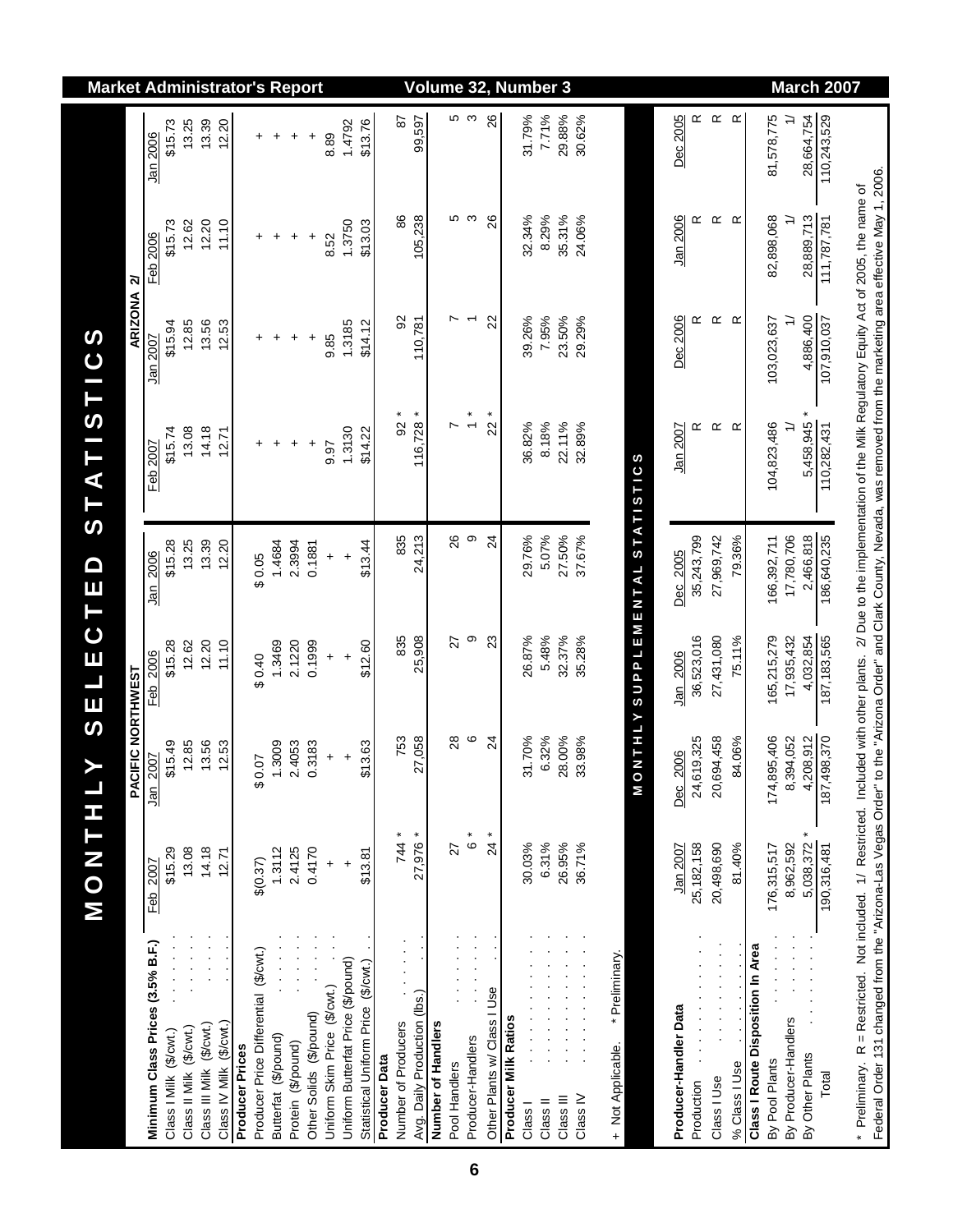| <b>Market Administrator's Report</b>                                               |                           |                        |                     |                             |                                                |                         |              |                             |                    |                  |                                             |                            |                              | Volume 32,                       |                     |                    |                     |                     |                    | <b>Number 3</b>      |                            |                           |                                  |                     |                                      |                     |               |                     |                              |                           |                        |                           | <b>March 2007</b> |                                                                                                                                                                                                                                                                                                       |
|------------------------------------------------------------------------------------|---------------------------|------------------------|---------------------|-----------------------------|------------------------------------------------|-------------------------|--------------|-----------------------------|--------------------|------------------|---------------------------------------------|----------------------------|------------------------------|----------------------------------|---------------------|--------------------|---------------------|---------------------|--------------------|----------------------|----------------------------|---------------------------|----------------------------------|---------------------|--------------------------------------|---------------------|---------------|---------------------|------------------------------|---------------------------|------------------------|---------------------------|-------------------|-------------------------------------------------------------------------------------------------------------------------------------------------------------------------------------------------------------------------------------------------------------------------------------------------------|
|                                                                                    |                           | Jan 2006               | 268,612,054         | 37,402,640                  | 325,808,908<br>19,794,214                      |                         | 21,224,632   | 6,139,667                   | 31,355,194         | 11,887,999       | 11,775,919                                  | 514,657                    | 82,898,068                   | 4,909,340                        | 7,467,515           | 95,274,923         | 21,489,594          | 80,259,960          | 128,784,431        | 325,808,908          |                            | 85,400,187                | 80,259,960<br>20,708,114         | 82,243,793          | 57,196,854                           | ≓                   | $\Rightarrow$ | ≓                   | 8,664,905                    | 6.71%                     | 3,073,385              | 1.72%                     |                   |                                                                                                                                                                                                                                                                                                       |
|                                                                                    | $\approx$                 | Feb 2006               | 253,413,919         | 53,837,624                  | 324,116,210<br>16,864,667<br>II                |                         | 19,852,806   | 6,226,923                   | 28,873,442         | 11,272,953       | 11,082,859                                  | 478, 191                   | 77,787,174                   | 4,300,619                        | 7,614,126           | 89,701,919         | 21,716,555          | 90,046,746          | 122,650,990        | 324,116,210          |                            | 81,948,865                | 89,477,298<br>21,012,307         | 60,975,449          | 70,702,291                           | $\geq$              | $\Rightarrow$ |                     | 9,050,497                    | 8.93%                     | 3,203,640              | 4.06%                     |                   |                                                                                                                                                                                                                                                                                                       |
|                                                                                    | <b>ARIZONA</b>            | Jan 2007               | 315,946,730         | 5,774,964                   | 20,259,726<br>341,981,420                      |                         | 31,609,166   | 6,920,088                   | 37,608,020         | 14,009,573       | 14,185,879                                  | 490,760                    | 104,823,486                  | 18,958,537                       | 11,617,517          | 135,399,540        | 25,936,907          | 74,243,058          | 106,401,915        | 341,981,420          |                            | 124,035,209               | 25,113,559<br>74,243,058         | 92,554,904          | 26,034,690                           | ≓                   | $\Rightarrow$ | ≍                   | 10,191,830                   | 17.62%                    | 4,367,727              | 42.11%                    |                   |                                                                                                                                                                                                                                                                                                       |
|                                                                                    |                           | Feb 2007               | 300,690,633         | 11,609,112                  | 20,346,898<br>332,646,643                      |                         | 27,283,088   | 6,414,235                   | 32,913,477         | 12,548,954       | 12,624,075                                  | 488,462                    | 92,272,291                   | 18,030,728                       | 12,238,648          | 122,541,667        | 25,421,024          | 66,486,432          | 118, 197, 520      | 332,646,643          |                            | 110,723,487               | 66,480,599<br>24,590,277         | 98,896,270          | 31,956,010                           |                     | $\Rightarrow$ |                     | 10,738,951                   | 18.66%                    | 4,376,488              | 36.61%                    |                   |                                                                                                                                                                                                                                                                                                       |
| <b>THLY STATISTICAL SUMMARY</b><br>(Product pounds based upon reports of handlers) |                           | Jan 2006               | 626,743,003         | 18,239,680                  | 676,238,074<br>31,255,391                      |                         | 32, 325, 487 | 11,848,934                  | 66,321,425         | 26,090,888       | 27,383,519                                  | 1,245,026                  | 165,215,279                  | 14,951,292                       | 23,048,083          | 203,214,654        | 39,606,938          | 172,550,755         | 260,865,727        | 676,238,074          |                            | 186,503,045               | 31,788,266<br>172,327,986        | 236, 123, 706       | 16,711,609                           | 7,818,672           | 222,769       | 24,742,021          | 20,217,516                   | 6.40%                     | 6,555,311              | $-2.40%$                  |                   |                                                                                                                                                                                                                                                                                                       |
|                                                                                    |                           | Feb 2006               | 605,729,389         | 18,949,517                  | 32,048,500<br>656,727,406<br>Ш                 |                         | 29,197,156   | 11,044,592                  | 57,616,531         | 23,454,401       | 25,287,964                                  | 1,160,366                  | 147,761,010                  | 14,321,670                       | 19,206,826          | 181,289,506        | 38,616,175          | 200,826,713         | 235,995,012        | 656,727,406          |                            | 162,748,594               | 196,068,019<br>33,190,373        | 213,722,403         | 18,540,912                           | 5,425,802           | 4,758,694     | 22,272,609          | 21,633,192                   | 58.14%                    | 6,474,625              | 1.27%                     |                   |                                                                                                                                                                                                                                                                                                       |
| <b>MON'</b>                                                                        | PACIFIC NORTHWEST         | 2007<br>Jan            | 631,608,503         | 33,857,899                  | 32,549,558<br>698,015,960<br>II                |                         | 35,521,712   | 12,176,732                  | 69,971,443         | 28,373,281       | 28,989,956                                  | ,282,393<br>$\overline{ }$ | 176,315,517                  | 17,319,515                       | 19,655,291          | 213,290,323        | 47,568,696          | 185,735,339         | 251,421,602        | 698,015,960          |                            | 200, 172, 103             | 39,935,233<br>176,881,720        | 214,619,447         | 13,118,220                           | 7,633,463           | 8,853,619     | 36,802,155          | 20,374,468                   | 0.78%                     | 6,880,333              | 4.96%                     |                   |                                                                                                                                                                                                                                                                                                       |
|                                                                                    |                           | Feb 200 $\overline{0}$ | 582,799,405         | 37,395,157                  | 655,529,008<br>35,334,446                      |                         | 30,188,066   | 11,459,741                  | 60,935,578         | 24,755,502       | 25,327,086                                  | 1,297,338                  | 153,963,311                  | 17,575,597                       | 18,777,737          | 190,316,645        | 42,247,604          | 171,268,834         | 251,695,925        | 655,529,008          |                            | 175,027,667               | 36,796,624<br>157,038,633        | 213,936,481         | 15,288,978                           | 5,450,980           | 14,230,201    | 37,759,444          | 20,814,264                   | $-3.79%$                  | 6,797,023              | 4.98%                     |                   |                                                                                                                                                                                                                                                                                                       |
|                                                                                    | RECEIPTS, UTILIZATION AND | CLASSIFICATION OF MILK | TOTAL PRODUCER MILK | RECEIPTS FROM OTHER SOURCES | TOTAL TO BE ACCOUNTED FOR<br>OPENING INVENTORY | UTILIZATION OF RECEIPTS | Whole milk   | Flavored milk & milk drinks | $2%$ milk $\ldots$ | 1% milk $\ldots$ | $\frac{1}{2}$<br>$\frac{1}{2}$<br>Skim milk | Buttermilk                 | CLASS I ROUTE DISP. IN AREA. | Class I dispositions out of area | Other Class I usage | TOTAL CLASS I USE. | TOTAL CLASS II USE. | TOTAL CLASS III USE | TOTAL CLASS IV USE | TOTAL ACCOUNTED FOR. | CLASSIFICATION OF RECEIPTS | Class I<br>Producer milk: | Class III<br>Class <sup>II</sup> | Class <sub>IV</sub> | Class <sub>1</sub><br>Other receipts | Class <sub>II</sub> | Class III     | Class <sub>IV</sub> | Avg. daily producer receipts | Change From Previous Year | Avg. daily Class I use | Change From Previous Year |                   | 1/ Restricted - Included with Class I. 2/ Due to the implementation of the Milk Regulatory Equity Act of 2005, the name of Federal Order 131 changed from the<br>"Arizona-Las Vegas Order" to the "Arizona Order" and Clark County, Nevada, was removed from the marketing area effective May 1, 2006 |